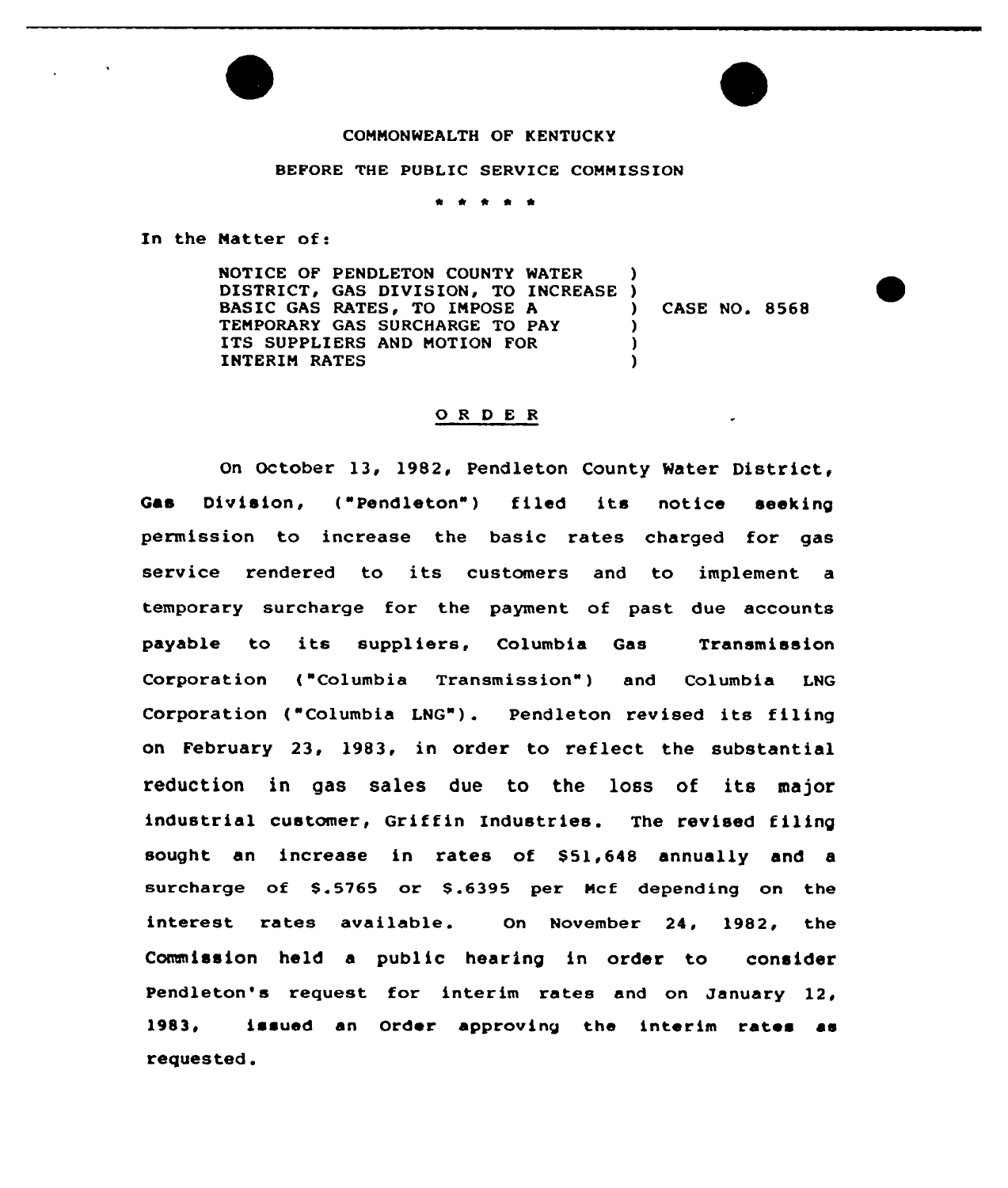On March 23, 1983, the Commission held a public hearing at its offices in Pranktort, Kentucky, to consider Pendleton's request for permanent rate relief. The Consumer Protection Division of the Attorney General's Office, Columbia Transmission and Columbia LNG intervened in these proceed ings.

In this Order the Commission has allowed an increase in rates to produce an additional \$17,031 in revenues annually and a temporary surcharge of \$1.01 per Mcf.

# COMMENTARY

Pendleton operates a gas distribution company formed in 1964 in accordance with KBS 74.400 and is currently serving approximately 1,424 residential and 111 commercial and industrial customers in Falmouth, Kentucky.

# TEST PERIOD

Pendleton has proposed and the Commission has accepted the 12-month period ending July 31, 1982, as the test period in this proceeding.

### SURCHARGE

In an effort to sell the system and to keep rates as low as possible, Pendleton postponed applying for rate increases until it became unable to pay its suppliers for its purchased gas which resulted in substantial amounts of past due accounts payable. As of March 1983, these accumulated past due accounts payable equaled SH14,439.

In order to retire these past due accounts payable to its gas suppliers it has become necessary for Pendleton to

 $-2-$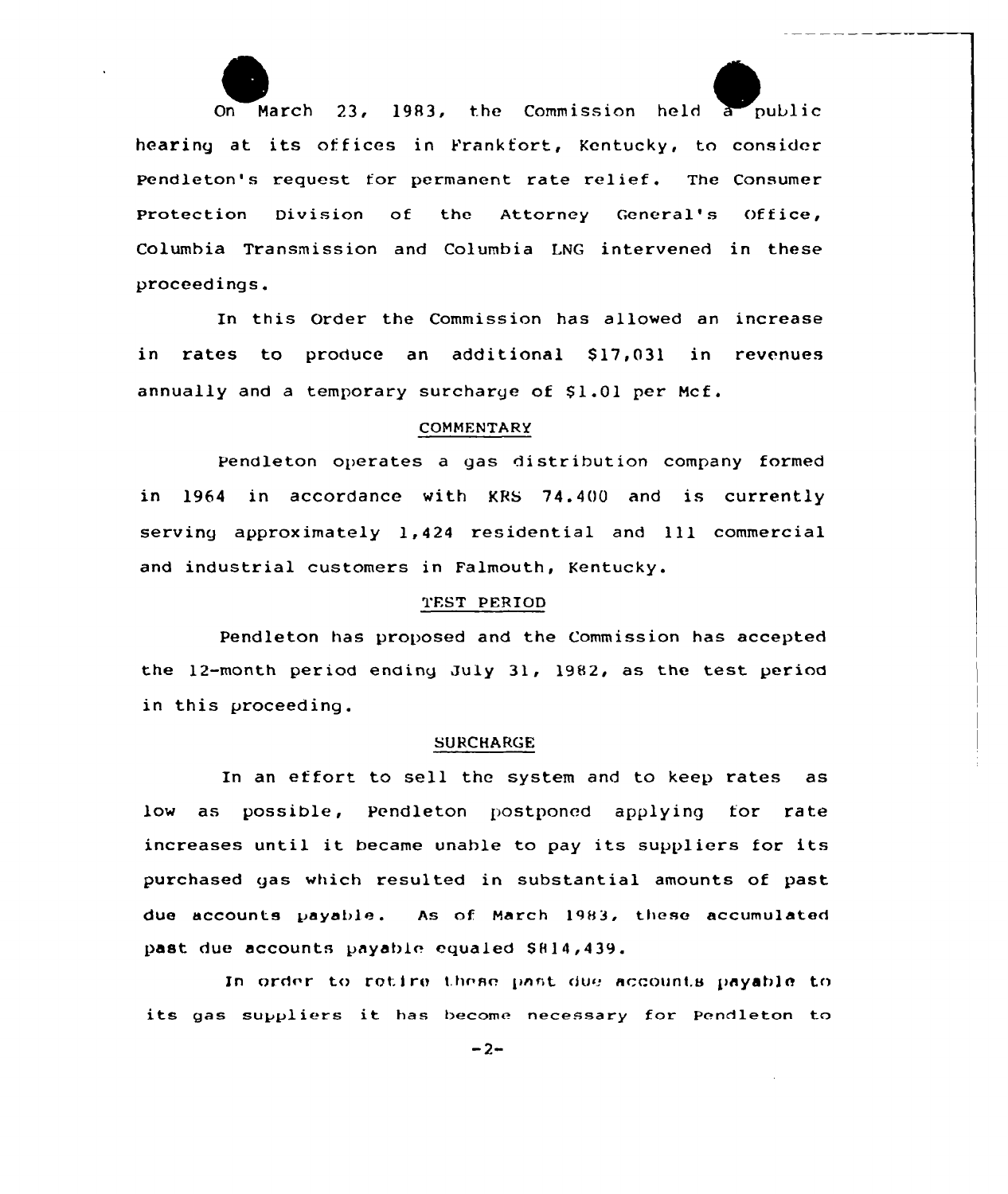request a surcharge. In general the Commission looks with disfavor on the implementation of surcharges. <sup>A</sup> properly managed utility should not overlook its present financial obligations in hopes of seeking remedial action later fram the Commission. However, in this instance the Commission will allow the imposition of a surcharge to retire these past due gas accounts payable in order to assure continued reliable service to Pendleton's customers and to avoid placing the responsibility for Pendleton's managerial decisions on its suppliers. The Commission advises Pendleton and its suppliers that this long-term neglect and inaction will not be tolerated in the future. Therefore, the Commission herehy authorizes Pendleton to obtain financing to be used solely for the retirement of its past due accounts payable in the amount of S814,439, of which approximately  $$74,605$  is accrued interest. A temporary surcharge of  $$1.01<sup>1</sup>$ per Mcf is hereby granted in order to retire this approved financing over a 5-year period at an interest rate not to exceed 10 percent as proposed by Pendleton in its notice.

#### REVENUES AND EXPENSES

Pendleton proposed several pro forma adjustments to its test period operations which the Commission finds

<sup>1</sup> Supplemental Data Yiled Yebruary 23, 1983. \$ 814,439 paid back aver a 5-year period at 10 percent interest rate equals a total Sl,038,982.  $$1,038,982 \div 5$  years  $\div 205,829$  mcf = S1.01 per Mcf.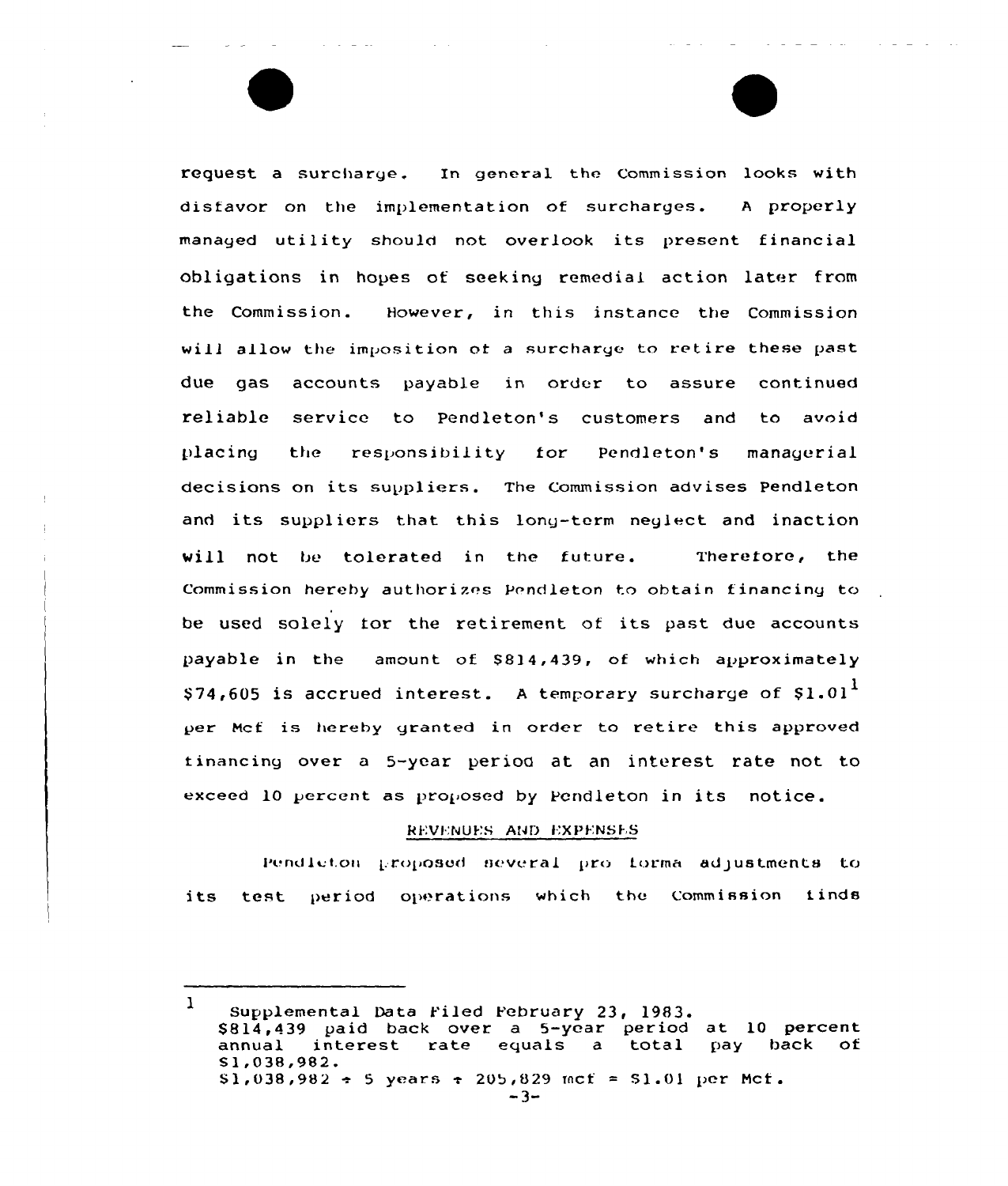reasonable and has accepted for rate-making purposes. The adjusted operations of Pendleton which include normalization for PGA rates in effect at the end of the test period and the reduction of operating revenues and expenses due to the curtailed demand of Grittin Industries are stated as follows:

J a.

|                                                                                  | Actual                   |       | Adjustment                                   |          | Adjusted                 |        |
|----------------------------------------------------------------------------------|--------------------------|-------|----------------------------------------------|----------|--------------------------|--------|
| Operating Revenues<br>Operating Expenes<br>Net Operating Income<br><loss></loss> | \$1,301,013<br>1,304,888 |       | $<$ \$157.807><br>$\langle 196, 251 \rangle$ |          | \$1,143,206<br>1,108,637 |        |
|                                                                                  |                          | 3,875 |                                              | \$38,444 |                          | 34,569 |

# REVENUE REQUIREMENT

Pendleton's annual average principal requirement is \$ 25,000 and its annual interest expense is approximately \$18,000. The adjusted net operating income of Pendleton will result in <sup>a</sup> debt service coverage of .67X. The Commission is of the opinion that this coverage is unfair, unjust and unreasonable in that it does not provide sufficient income after operating expenses to allow Pendleton the opportunity to meet the debt service requirements of its lenders. The Commission is further of the opinion that a debt service coverage of 1.2X is fair, just and reasonable in that it will allow Pendleton to pay its operating «xpenses and to meet its debt service requirements. Therefore, the Commission will allow Pendleton to increase its rates to produce an additional \$17,031 annually, determined as tollows:

 $-4-$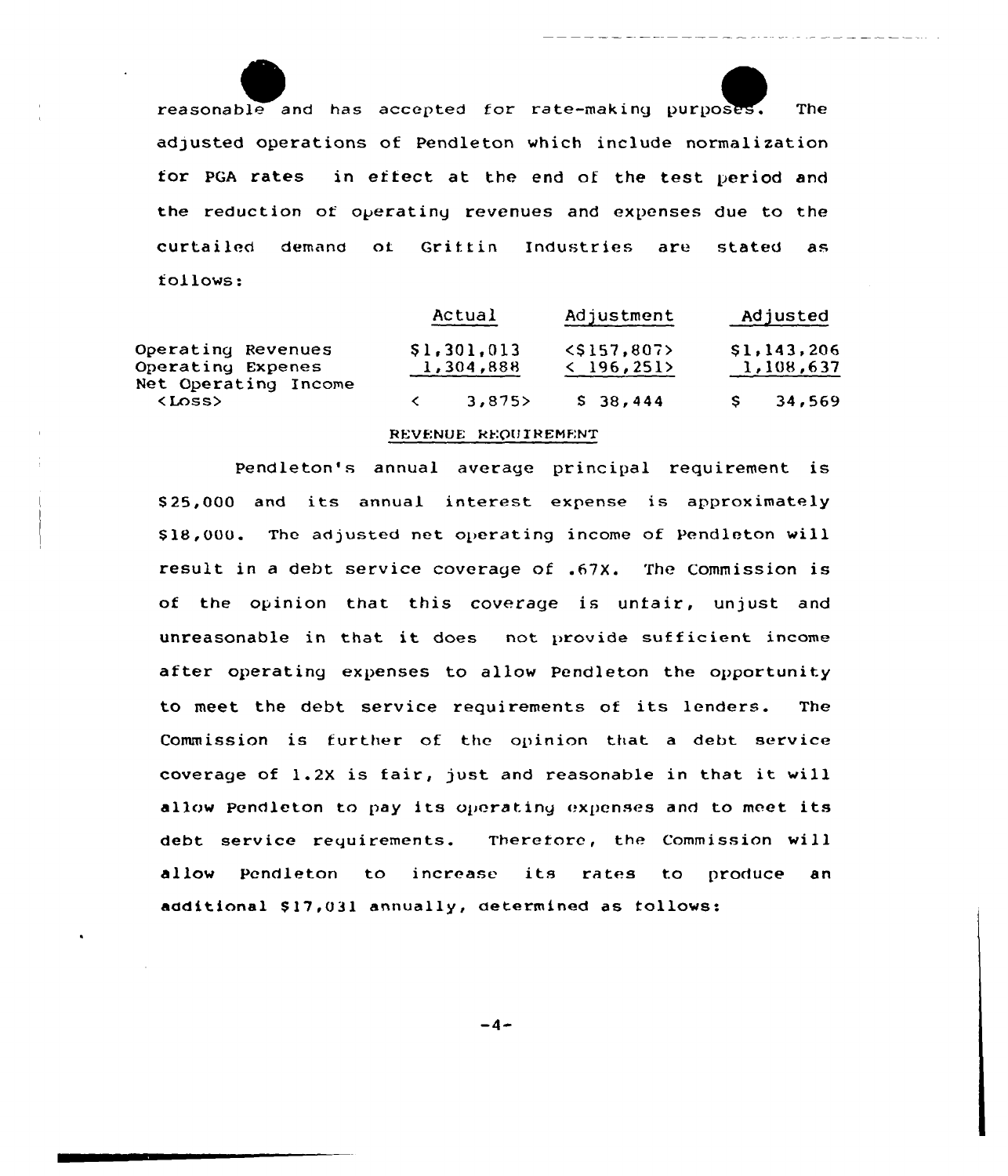| 1.2X Debt Service Coverage        | $S = 51,600$ |
|-----------------------------------|--------------|
| Add: Adjusted Operating Expenses  | 1,108,637    |
| Less: Adjusted Operating Revenues | 1,143,206    |
| Revenue Deficiency                | $5 - 17,031$ |

#### FINDINGS AND ORDERS

The Commission, after examining the evidence of record and being advised, is of the opinion and finds that:

1. The rates and charges proposed by Pendleton should be denied upon application of KRS 278.030.

2. The surcharge proposed by pendleton should be denied.

3. The rates and charges in Appendix <sup>A</sup> are the fair, just and reasonable rates and charges to be charged by Pendleton to its customers for gas service rendered on and atter the date of this order.

4. The surcharge in Appendix B is the fair, just and reasonable surcharge to be levied by Pendleton on its customers for the sole purpose of repaying the past due accounts owed by Pendleton to its suppliers.

5. Thc surcharge should remain in effect for <sup>a</sup> period not to exceed 5 years or until the amount of past due gas accounts payble being financed is retired, whichever first occurs.

 $-5-$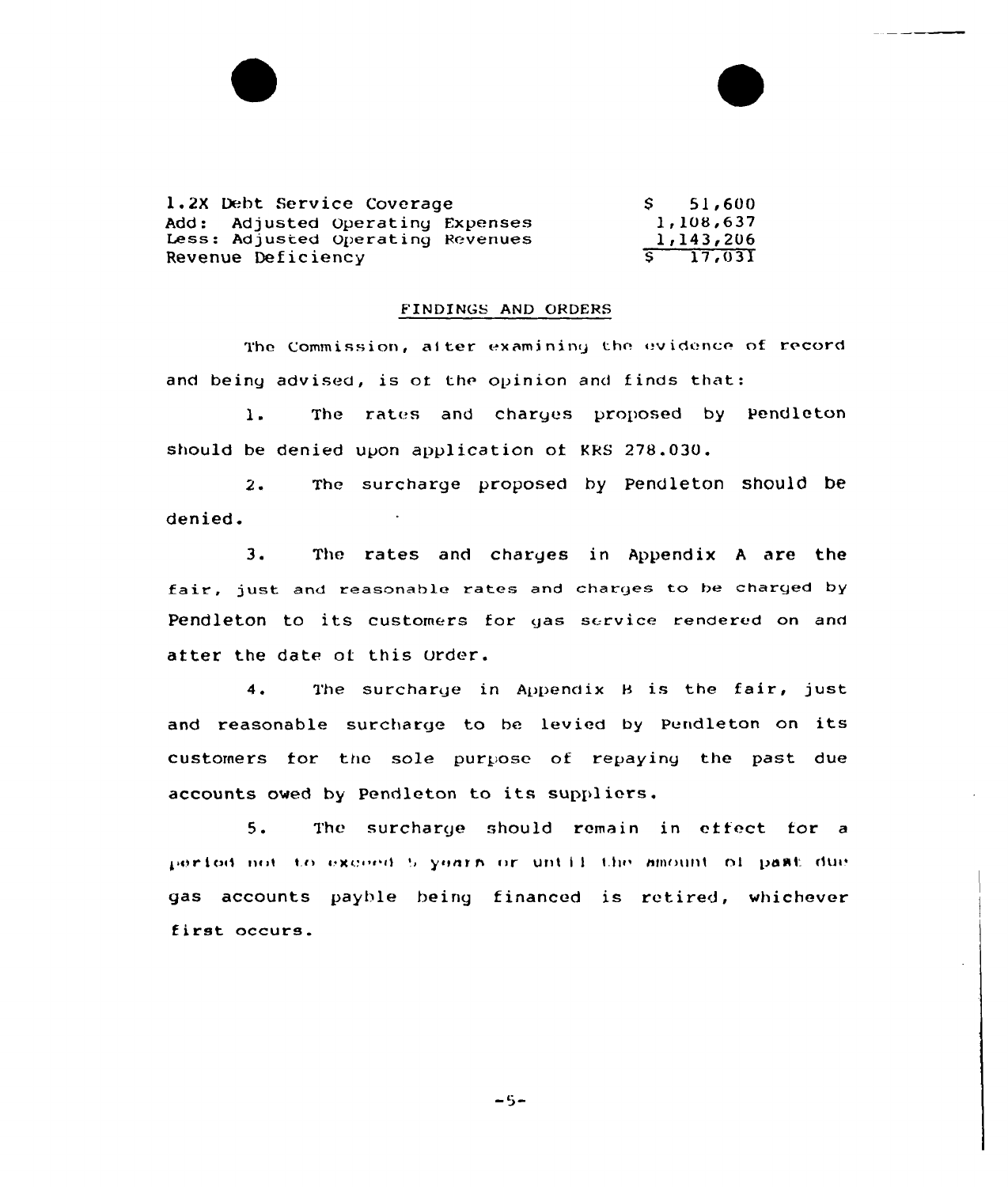6. Pendleton should file quarterly reports with this Commission stating the amount of the liability still owed, either to Columbia Transmission and Columbia LNG or to the financial institution from which funds are borrowed to repay these suppliers, the amount of revenues from the surcharge billed and the amount collected, the amount paid on the above liability and the current total unpaid portion of the liability. Copies of cancelled checks to the financial institution or supplier showing payment of the liability should be filed as support for these quarterly reports.

7. Should Pendleton not obtain financing for the retirement of its past due accounts payable the above reports should be tiled with Columbia Transmission and Columbia LNG.

8. This action does not require the refunding of revenues to Pendleton's customers.

9. The Commission's Interim Order of November 24, 1982, should be superseded by this Order and all requirements of the Interim Order should no longer be in force and effect.

10. Pendleton should file with this Commission its revised taritis setting out the rates and charges approved herein within 30 days of the date of this Order.

IT IS THEREFORE ORDERED that the rates and charges proposed by Pendleton he and they hereby are denied upon application of KRS 278.030.

IT IS FURTHER ORDERED that the surcharge proposed by Pendleton be and it hereby is denied.

 $-6-$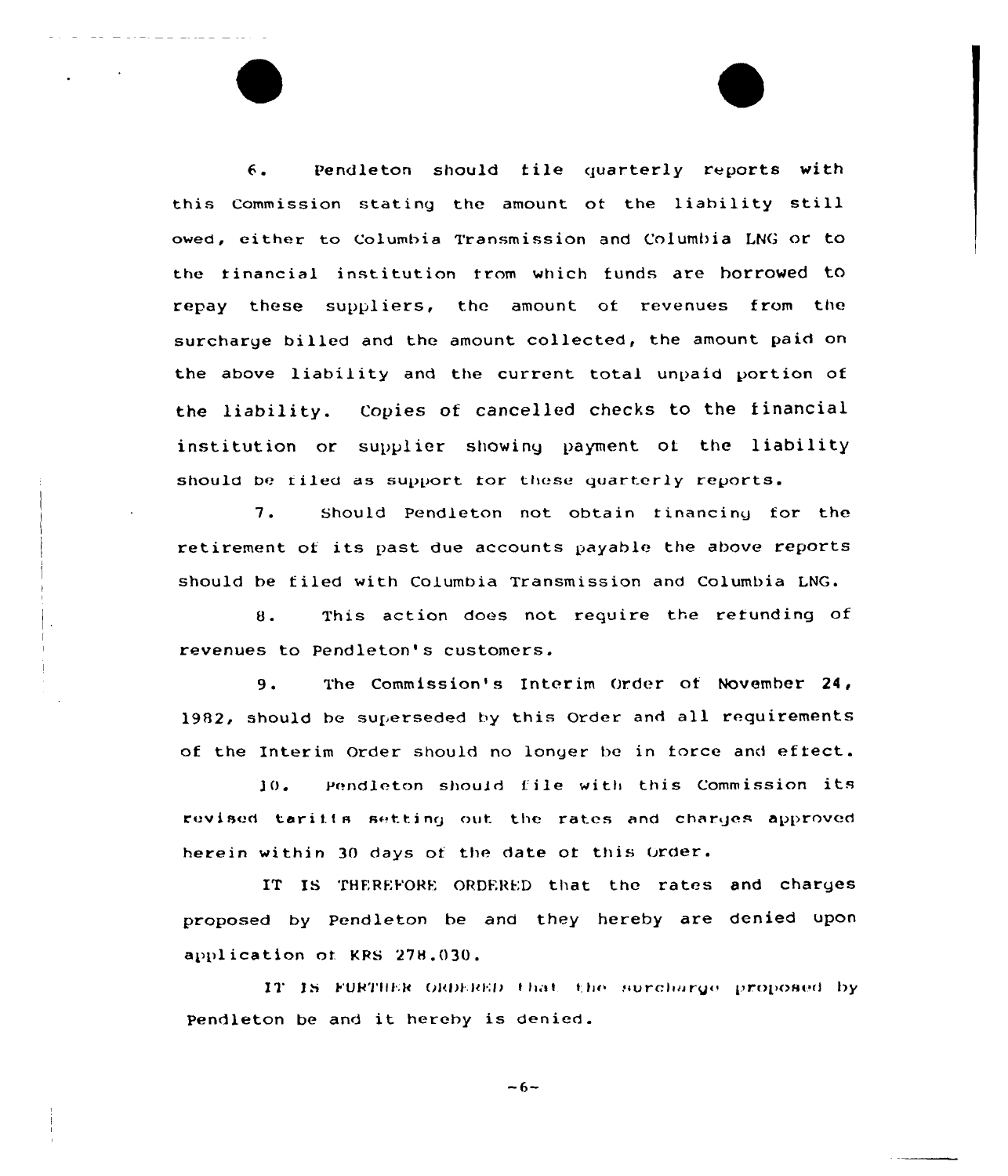IT IS FURTHER ORDERED that the rates and charges in Appendix A be and they hereby are the fair, just and reasonable rates and charges to be charged by pendleton for gas service rendered to its customers on and after the date of this Order.

IT IS FURTHER ORDERED that the surcharge in Appendix B he and it hereby is the fair, just and reasonable surcharge to be levied by Pendleton for the repayment of its past due accounts payable to its gas suppliers.

IT IS FURTHER ORDERED that Pendleton shall file quarterly reports with this Commission and Columbia Transmission and Columbia LNG in accordance with findings Nos. 6 and 7.

IT IS FURTHER ORDERED that the Commission's Interim Order of November 24, 1982, as amended December 8, 1982, be and it hereby is superseded by this Order and all requirements of the Interim Order shall no longer be in force or effect.

IT IS k'URTHER ORDERED that Pendleton shall file with this Commission its revised tarifi sheets setting out the rates and charges approved herein within 30 days ot the date of this Order.

 $-7-$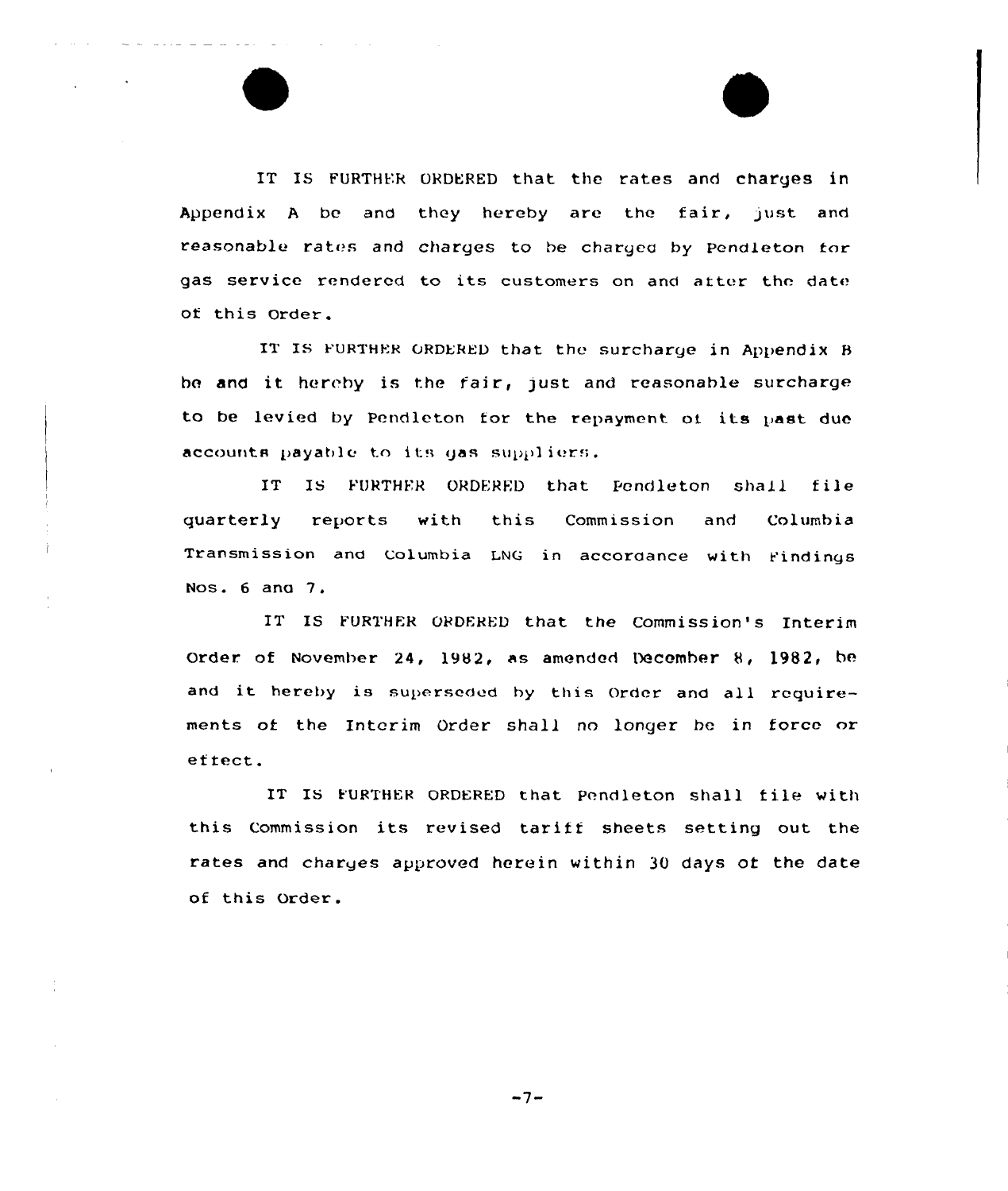



Done at Frankfort, Kentucky, this 10th day of June, 1983. PUBLIC SERVICE COMMISSION

Laura L. Murrell did not participate<br>Chairman

Vice Chairman

**Commissione** 

ATTEST:

 $\overline{a}$ 

 $\chi$ 

**Secretary**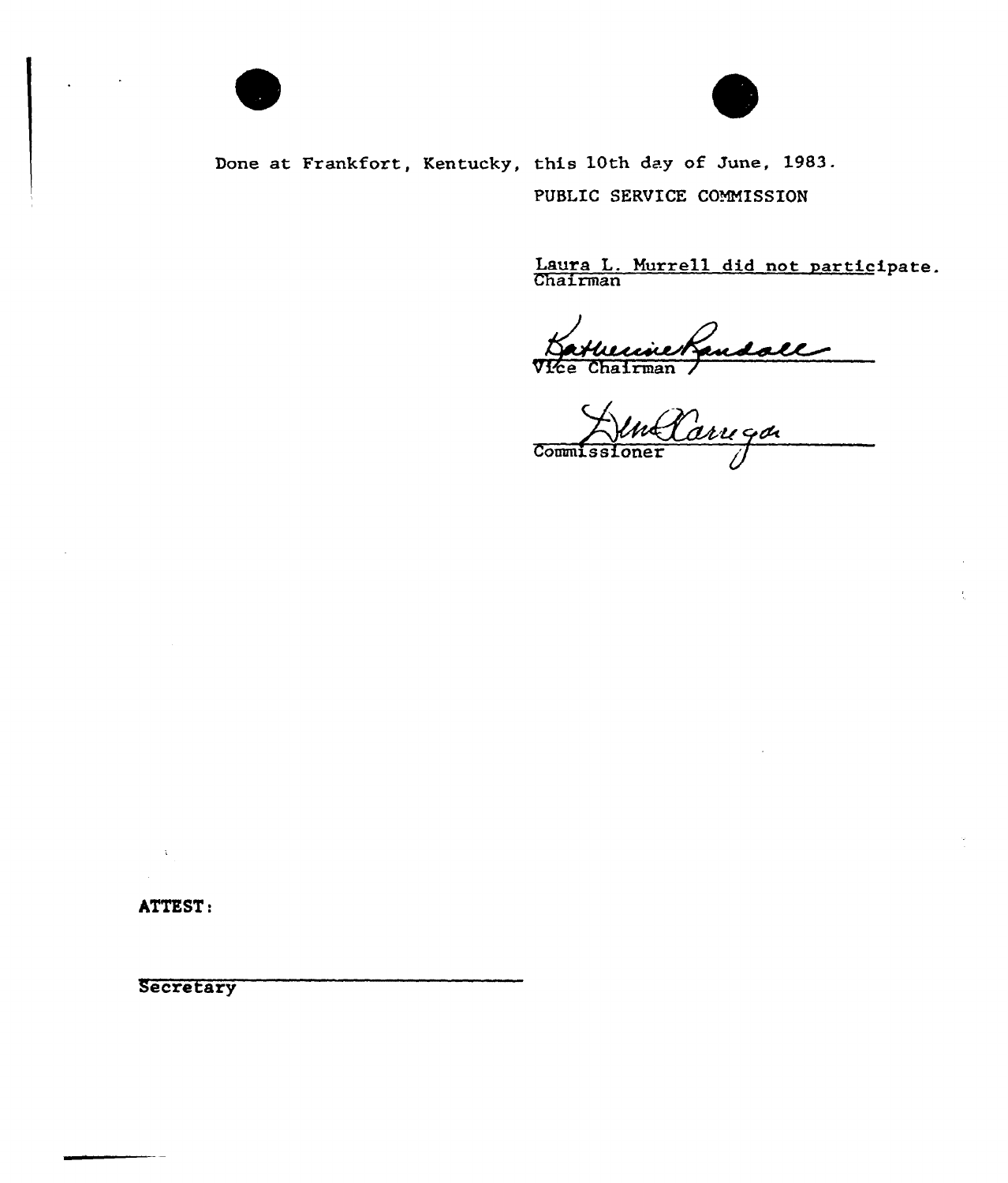# APPENDIX A

# APPENDIX TO AN ORDER OP THE PUSLIC SERVICE COMMISSION IN CASE NO. 8568 DATED June 10, 1983.

The following rates are prescribed for the customers in the areas served by Pendleton County Mater District, Gas Division. All other rates and charges not specifically mentioned herein shall remain the same as those in effect under the authority of the Commission prior to the date of this Order.

### RATES: Monthly

# Rates per Unit

### Residential:

| 0 - 1 Mcf (Minimum Charge)   | \$6.66 Per Month |  |
|------------------------------|------------------|--|
| $1 - 2$ Mcf                  | 6.083 Per Mcf    |  |
| $2 - 6$ Mcf                  | 5.830 Per Mcf    |  |
| Over 6 Mcf                   | 5.780 Per Mcf    |  |
| Commercial:                  |                  |  |
| 0 - 1 Mcf (Minimum Charge)   | \$7.21 Per Month |  |
|                              | 5.780 Per Mcf    |  |
| $1 - 20$ Mcf<br>$2 - 30$ Mcf | 5.730 Per Mcf    |  |
| $3 - 40$ Mcf                 | 5.680 Per Mcf    |  |
| $4 - 50$ Hcf                 | 5.630 Per Mcf    |  |
| Over 50 Mcf                  | 5.580 Per Mcf    |  |
| SMALL INDUSTRIAL:            |                  |  |
| All Mcf                      | \$5.539 Per Mcf  |  |
| SPECIAL CONTRACTS:           |                  |  |
| Interruptible Service:       |                  |  |
| Griffin Industries, Inc.,    | \$5.070 Per Mcf  |  |
| Firm Gas Service:            |                  |  |
| MAGO Construction Co., Inc., | \$5.283 Per Mcf  |  |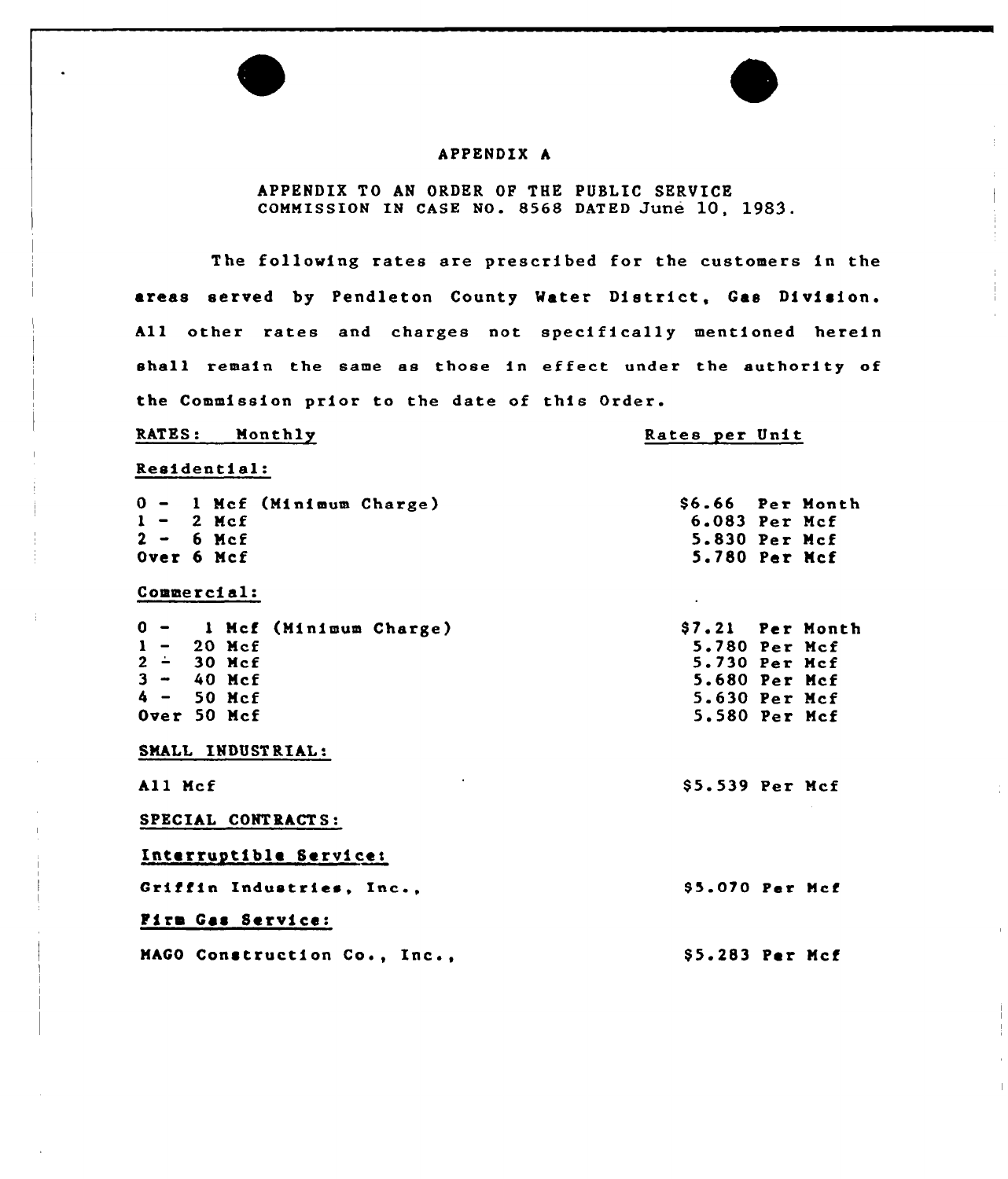

 $\sim 100$  km s  $^{-1}$ 

 $\ddot{\phantom{1}}$ 

 $\ddot{\phantom{0}}$ 



The above rates and charges have incorporated the adjustments through Case No. 8568-E.

For the purpose of the future application of the purchase gas adjustment clause of Pendleton County Mater District, Gas Division, the base rate for Purchased gas shall be:

**Commodity** 

 $\ddot{\phantom{a}}$ 

| Columbia Gas Transmission Corporation |                         |  |
|---------------------------------------|-------------------------|--|
| Schedule SGS                          | <b>S 4.6376 Per Dth</b> |  |
| Columbia LNG - Schedule SG            | 5.61 Per Mcf            |  |
| Transportation Charge - Schedule SGES | .4701 Per Dth           |  |